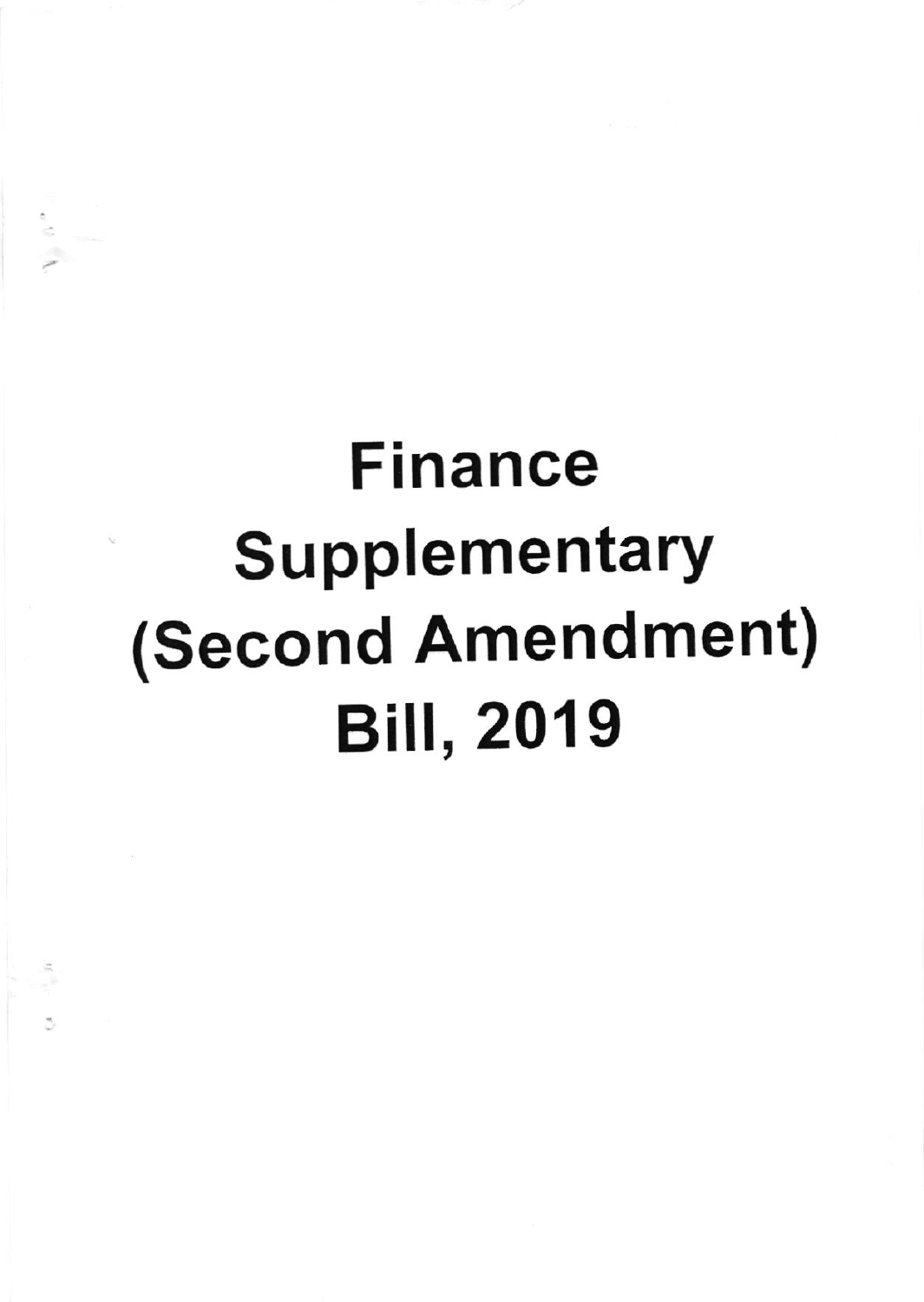A

#### BILL

Further to amend the tax laws:

WHEREAS it is expedient further to amend certain laws relating to taxes and duties and for the matters connected therewith and ancillary thereto;

It is hereby enacted as follows: -

Ĉ

1. Short title and commencement.- (1) This Act shall be called the Finance Supplementary (Second Amendment) Act, 2019.

(2) lt shall come into force at once unless otherwise provided in any of the provisions of this Act.

2. Amendment of Customs Act, 1969 (IV of 1969). In the Customs Act, 1969 (IV of 1969), the following further amendments shall be made which shall come into force at once except clause 2 (2) (ii) which shall take effect from thirty first day of March, 2019, namely; -

(1) In the First Schedule, in chapter 99, in sub-chapter-VII, in column(1), for the PCT code 9925 and the entries relating thereto in columns (2) and (3), the following shall be substituted, namely: -

> "9925 (A) Artificial kidneys, hemodialysis machines, 0"; and hemodialyzers, A.V. fistula needles, hemodialysis fluids and powder, blood tubing tines for dialysis, reverse osmosis plants for dialysis, double lumen catheter for dialysis, cathelers for renal failure patients, peritoneal dialysis solution and cardiac

> > $\mathbf{1}$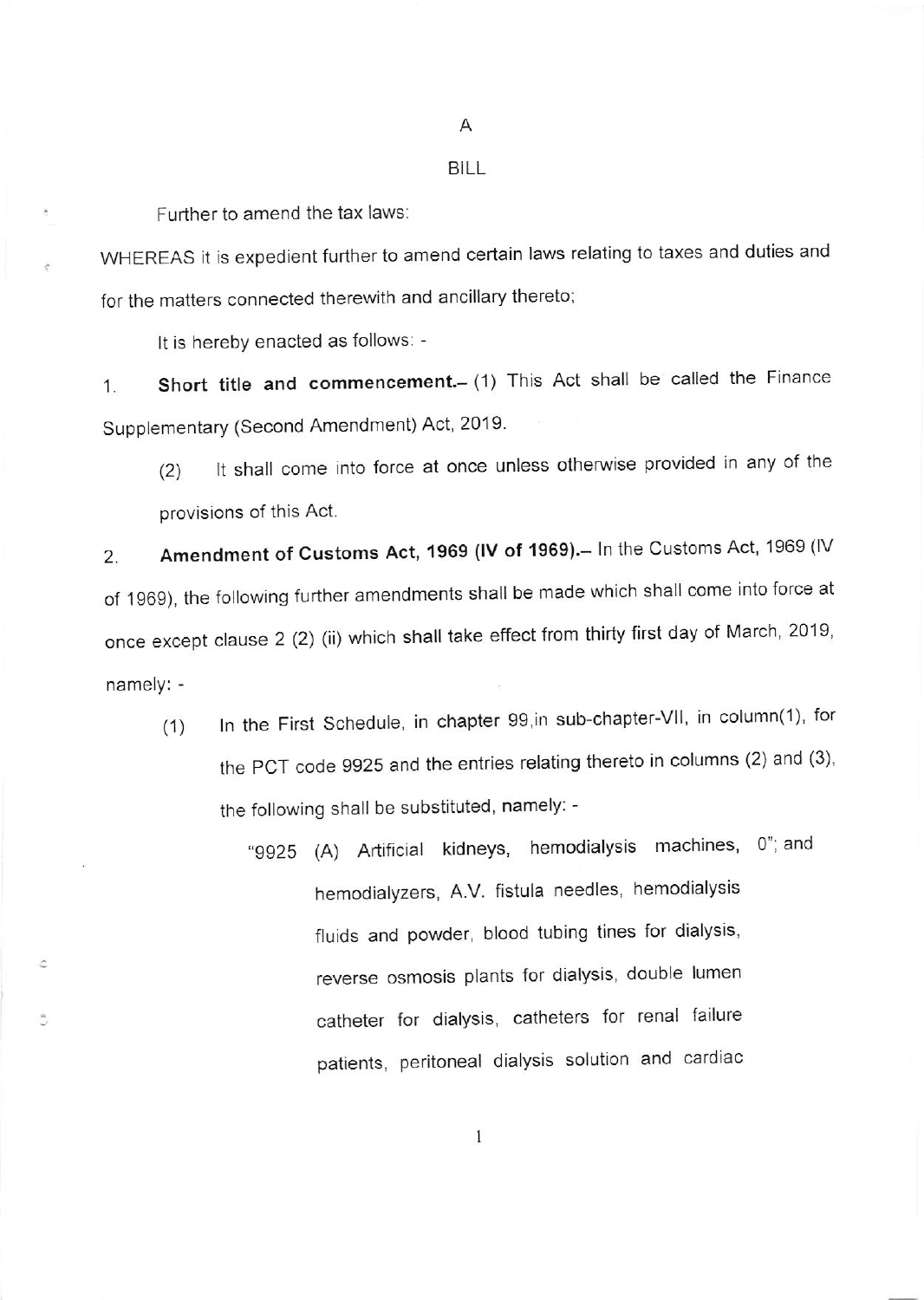catheters.

(B) Following items and appliances for Ostomy use -

1. Baseplate/Stoma Wafer/Flange.

Ostomy (Colostomy/lleostomy/ Urostomy)  $2.$ bags(All type)

3. Ostomy (Colostomy/lleostomy/ Urostomy) Paste

4. Ostomy (Colostomy/Ileostomy/ Urostomy) Belt

Ostomy (Colostomy/lleostomy/ Urostomy) 5. Deodorizers

6. Ostomy (Colostomy/ Ileostomy/ Urostomy) Strip Paste

| 7.                             | Stoma   | Powder/Ostomy              | Powder |
|--------------------------------|---------|----------------------------|--------|
| (Colostomy/Illeostomy/Urostomy | Powder/ |                            |        |
|                                |         | lleostomy/Urostomy Powder) |        |

- 8. Ostomy (Colostomy/lleostomy/ Urostomy) Skin Barrier Spray and Wipe
- Ostomy (Colostomy/lleostomy/ Urostomy) 9. Adhesive Remover Spray and Wipe.

11. Ostomy (Colostomy/lleostomy/ Urostomy) Mouldable Ring

Ostomy (Colostomy/lleostomy/ Urostomy)  $12.$ Elastic Tape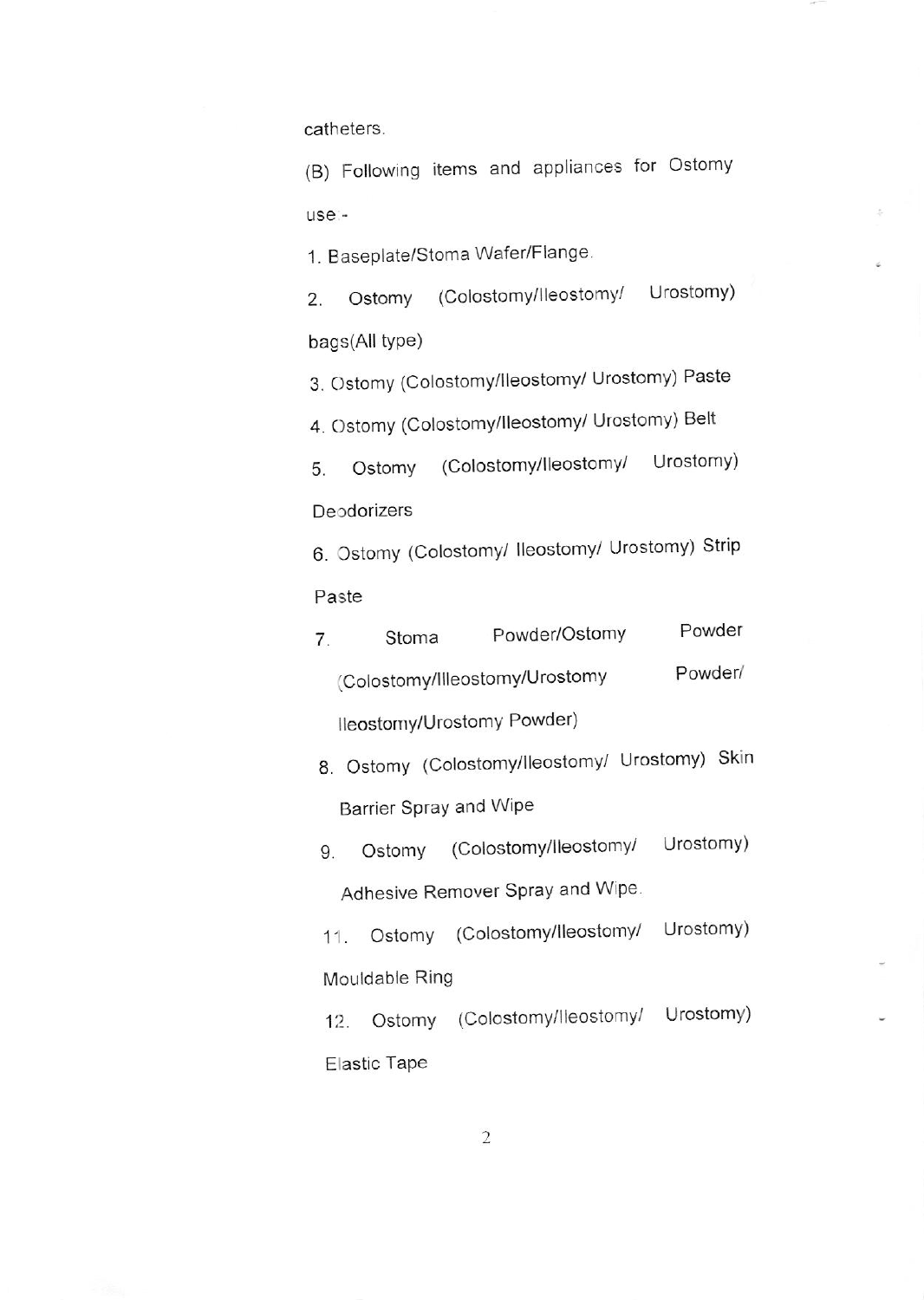13. ostomy (Colostomy/lleostomy/ Urostomy) Barrier Cream

14. Ostomy (Colostomy/lleostomy/ Urostomy) Protective Sheets

'15. Ostomy (Colostomy/lleostomy/ Urostomy) Cap

16. Ostomy (Coiostomy/lleostomy/ Urostomy) Protective Seal

17. Plastic Clips for closing the Ostomy bags.

18. Liquid washers and wipes for cleaning anr washing peristomalskin

19. Night Drainage Bag

20. Cystoscope

21. Lithotripter

22. Colonoscope

23. Sigmoidoscope

24. Laparoscope

25. Suprapubic Cystostomy Set

26. Ryles Tube (Nasogastric Tube)

27. Foley's Catheter

28. Endoscope (Video Endoscopes)

29. Linear Cutter/Stapler

30. Circular Stapler

Ğ,

31. Right Angle Cutter/Stapler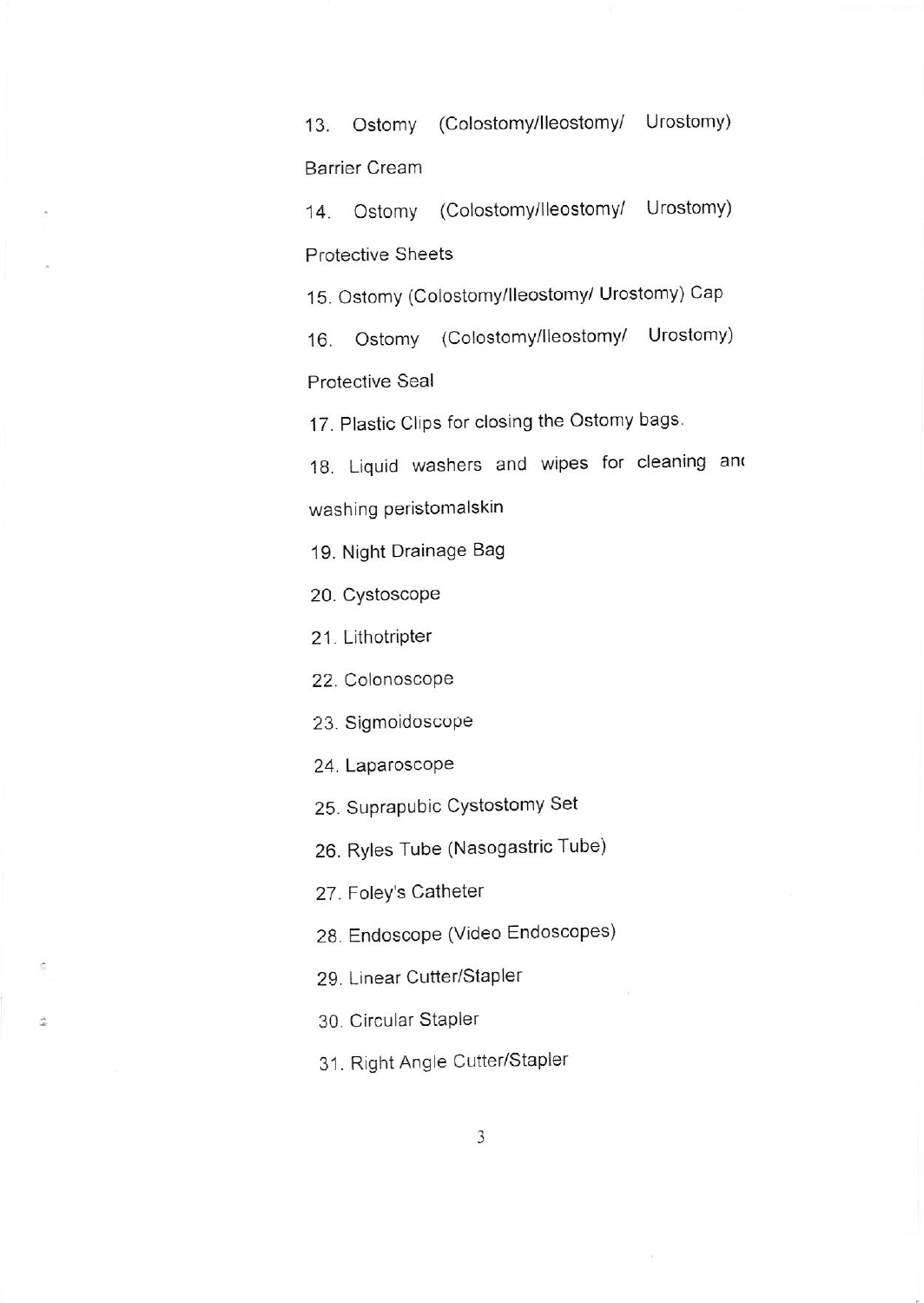- 32. L aparoscopic Hand lnstruments:
	- a) Dissector
	- b) Grasper
	- c) Scissors
	- d) Clipper
	- e) Hook
	- f) Retractors
	- g) Needles Holders
	- h) Knot Pusher
- i) Telescope (0°, 30°)
- 33. Urological Endoscopic lnstruments
- (a) Resectoscope (Rotating and Fix)
- (b) Optical Urethrotone
- (c) Telescope (0°, 30°, 75°)
- (d) Turp Resecting Loops
- (2) ln the Fifth Schedule,
	- (i) in Part-VII, in Table-B, in column (1), the following amendments shall be made, namely: -
		- (a) against serial numbers  $15$  and  $16$ , in column (4), for the figure "5", the figure "3", shall be substituted; and
		- (b) against serial number 18, in column  $(4)$ , for the figure "5", the figure "0", shall be substituted.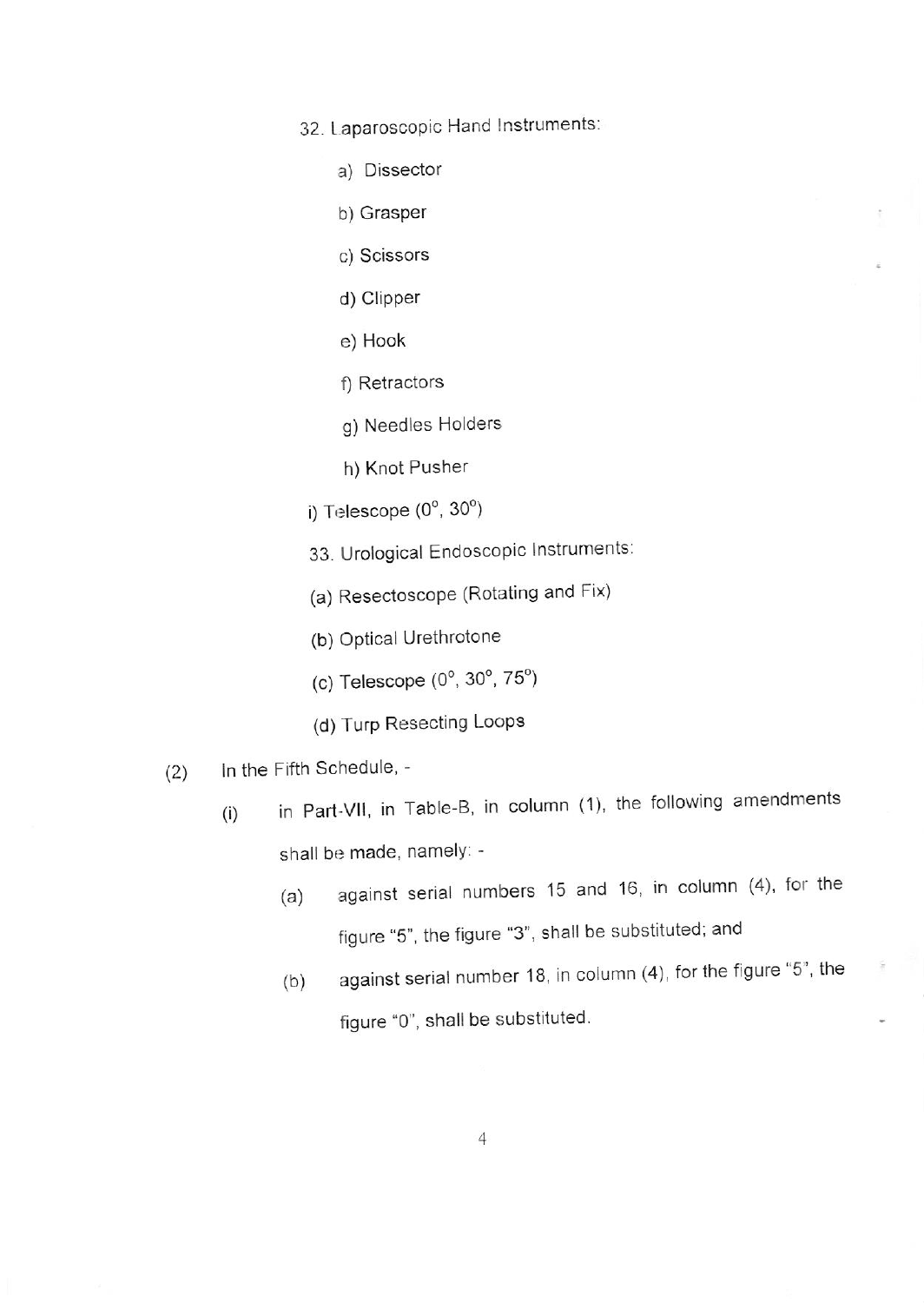shall be added, namely: - (ii) After Part-Vll, as amended aforesaid, the following new "Part-Vlll",

#### "Part-VIII

## Imports of inputs/raw materials of Industrial Sector

### TABLE

|        |                                                 | PCT       | Customs     | <b>Conditions</b>                |
|--------|-------------------------------------------------|-----------|-------------|----------------------------------|
| S. No. | Description                                     | Code      | Duty $(\%)$ |                                  |
| (1)    | (2)                                             | (3)       | (4)         | (5)                              |
| 1      | <b>Footwear Sector:</b>                         |           |             | imported<br>by<br>If             |
|        | Toluene<br>(i)                                  | 2902.3000 | 3%          | of<br>manufacturers              |
|        | ethyl<br>(methyl<br>Butanone<br>(ii)<br>ketone) | 2914.1200 | 3%          | Footwear,<br>under<br>registered |
|        | Other<br>(iii)                                  | 3207.1090 | 3%          | the Sales Tax Act,               |
|        | Other<br>(iv)                                   | 3208.1090 | 20%         | 1990                             |
|        | Other<br>(v)                                    | 3208.9090 | 20%         |                                  |
|        | Mould release preparations<br>(vi)              | 3403.9910 | 3%          |                                  |
|        | (vii) Shoe adhesives                            | 3506.9110 | 16%         |                                  |
|        | (viii) Other                                    | 3506.9190 | 16%         |                                  |
|        | Shoe lasts<br>(ix)                              | 3926.9060 | 16%         |                                  |
|        | Other<br>(x)                                    | 4005.1090 | 11%         |                                  |
|        | Other<br>(xi)                                   | 4005.9900 | 11%         |                                  |
|        | (xii) Machinery for making<br>or                | 8453.2000 | 0%          |                                  |
|        |                                                 |           |             |                                  |

)

 $\stackrel{\scriptscriptstyle \ast}{\scriptscriptstyle \circ}$